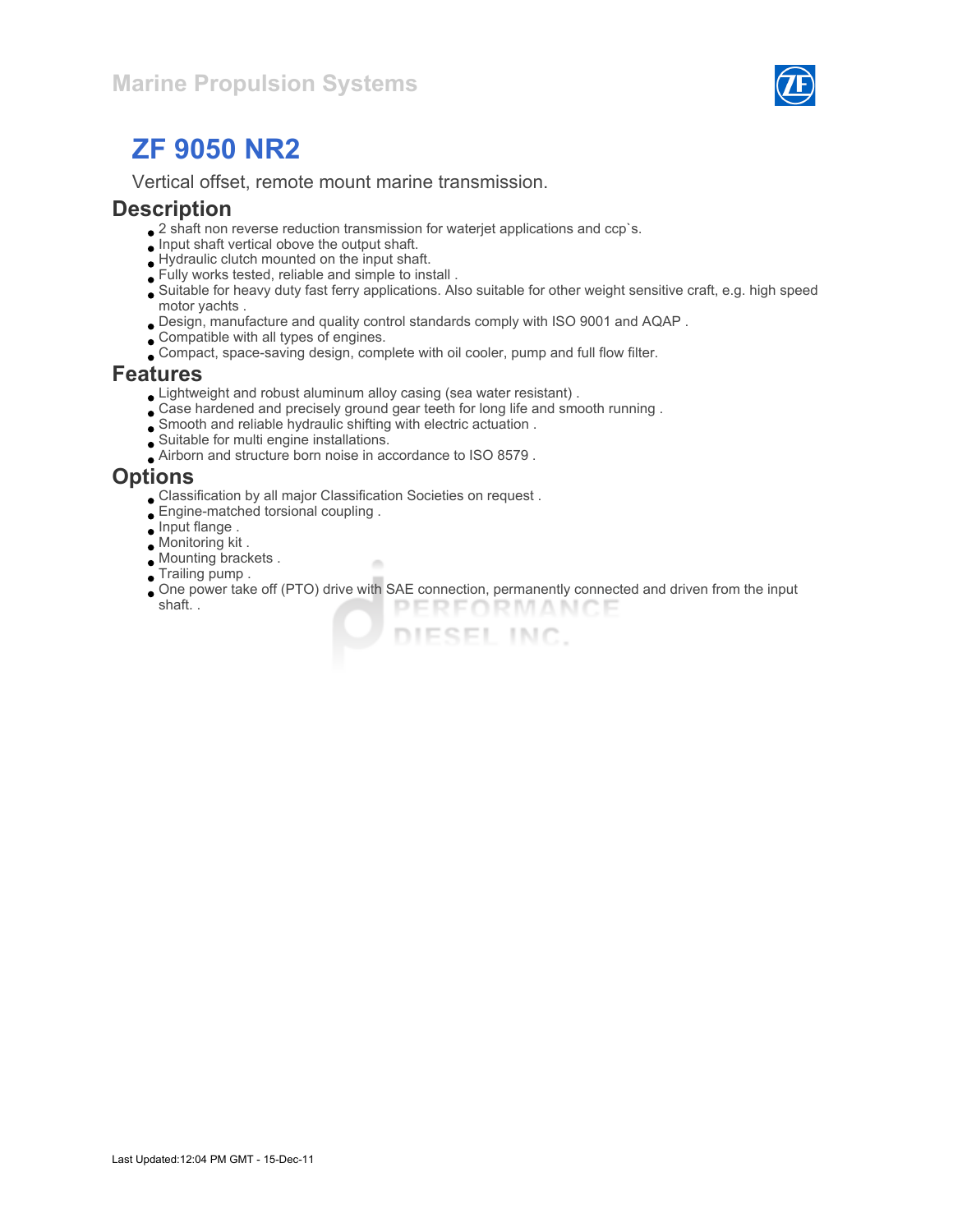# ZF 9050 NR2 Ratings

## Light Duty

| <b>RATIOS</b>                                                                               | MAX. TORQUE POWER/RPM<br><b>INPUT POWER CAPACITY</b> |                                                        |                                                        |    |    |          |           |          |          |    | MAX.       |  |
|---------------------------------------------------------------------------------------------|------------------------------------------------------|--------------------------------------------------------|--------------------------------------------------------|----|----|----------|-----------|----------|----------|----|------------|--|
|                                                                                             | Nm                                                   | ftlb                                                   | <b>kW</b>                                              | hp | kW | hp       | <b>kW</b> | hp       | kW       | hp | <b>RPM</b> |  |
|                                                                                             |                                                      |                                                        |                                                        |    |    | 1800 rpm |           | 2000 rpm | 2100 rpm |    |            |  |
| $\boxed{ }$ 1.515*, 1.742*, 2.036, 2.269*,<br>$ 2.400^{\star}, 2.542, 2.739^{\star}, 2.957$ | 15644                                                | 11538 1.6381 2.1967 2949 3954 3276 4393 3440 4613 2300 |                                                        |    |    |          |           |          |          |    |            |  |
| $\blacksquare$ 3.250*                                                                       | 14735                                                |                                                        | 10868 1.5429 2.0691 2777 3724 3086 4138 3240 4345 2300 |    |    |          |           |          |          |    |            |  |
| $\boxed{\blacksquare}$ 3.448*                                                               | 14075                                                | 10381                                                  | 1.4738 1.9764 2653 3558 2948 3953 3095 4150            |    |    |          |           |          |          |    | 2300       |  |

\* Special Order Ratio.

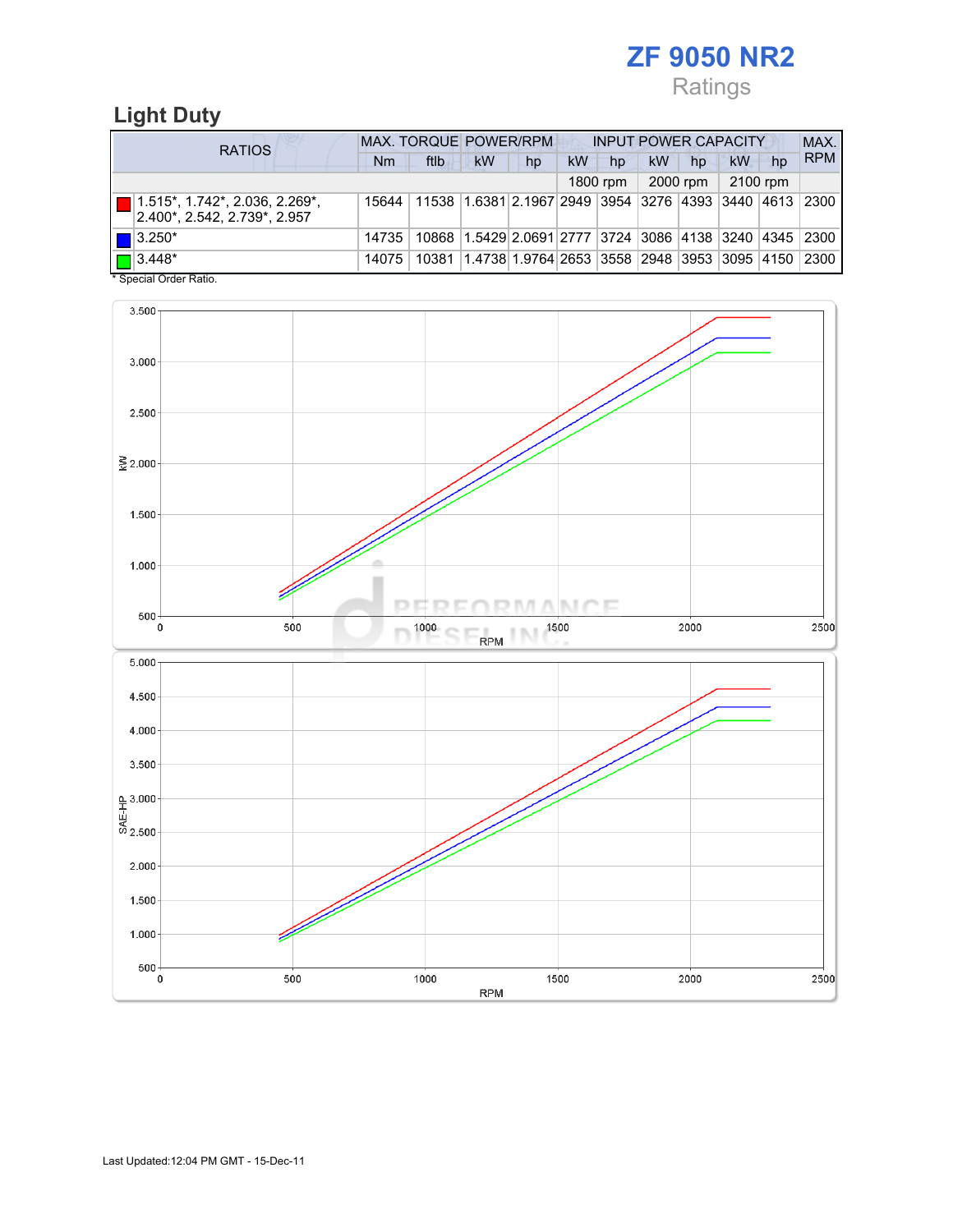# ZF 9050 NR2 Ratings

# Medium Duty

| <b>RATIOS</b>                                                     | <b>MAX. TORQUE POWER/RPM</b><br><b>INPUT POWER CAPACITY</b> |      |                                                         |                                             |    |          |           |          |          |    | MAX.       |
|-------------------------------------------------------------------|-------------------------------------------------------------|------|---------------------------------------------------------|---------------------------------------------|----|----------|-----------|----------|----------|----|------------|
|                                                                   | Nm                                                          | ftlb | <b>kW</b>                                               | hp                                          | kW | hp       | <b>kW</b> | hp       | kW       | hp | <b>RPM</b> |
|                                                                   |                                                             |      |                                                         |                                             |    | 1600 rpm |           | 1800 rpm | 2000 rpm |    |            |
| $1.515$ *, 1.742*, 2.036, 2.269*,<br>2.400*. 2.542. 2.739*. 2.957 | 14000                                                       |      | 10326 1.4660 1.9659 2346 3145 2639 3539 2932 3932 2300  |                                             |    |          |           |          |          |    |            |
| $\blacksquare$ 3.250*                                             | 13203                                                       | 9738 | 1.3825 1.8540 2212  2966  2489  3337  2765  3708   2300 |                                             |    |          |           |          |          |    |            |
| $\sqrt{2}$ 3.448*<br>$*$ Consider Order Detter                    | 12606                                                       | 9298 |                                                         | 1.3200 1.7701 2112 2832 2376 3186 2640 3540 |    |          |           |          |          |    | 2300       |

Special Order Ratio.

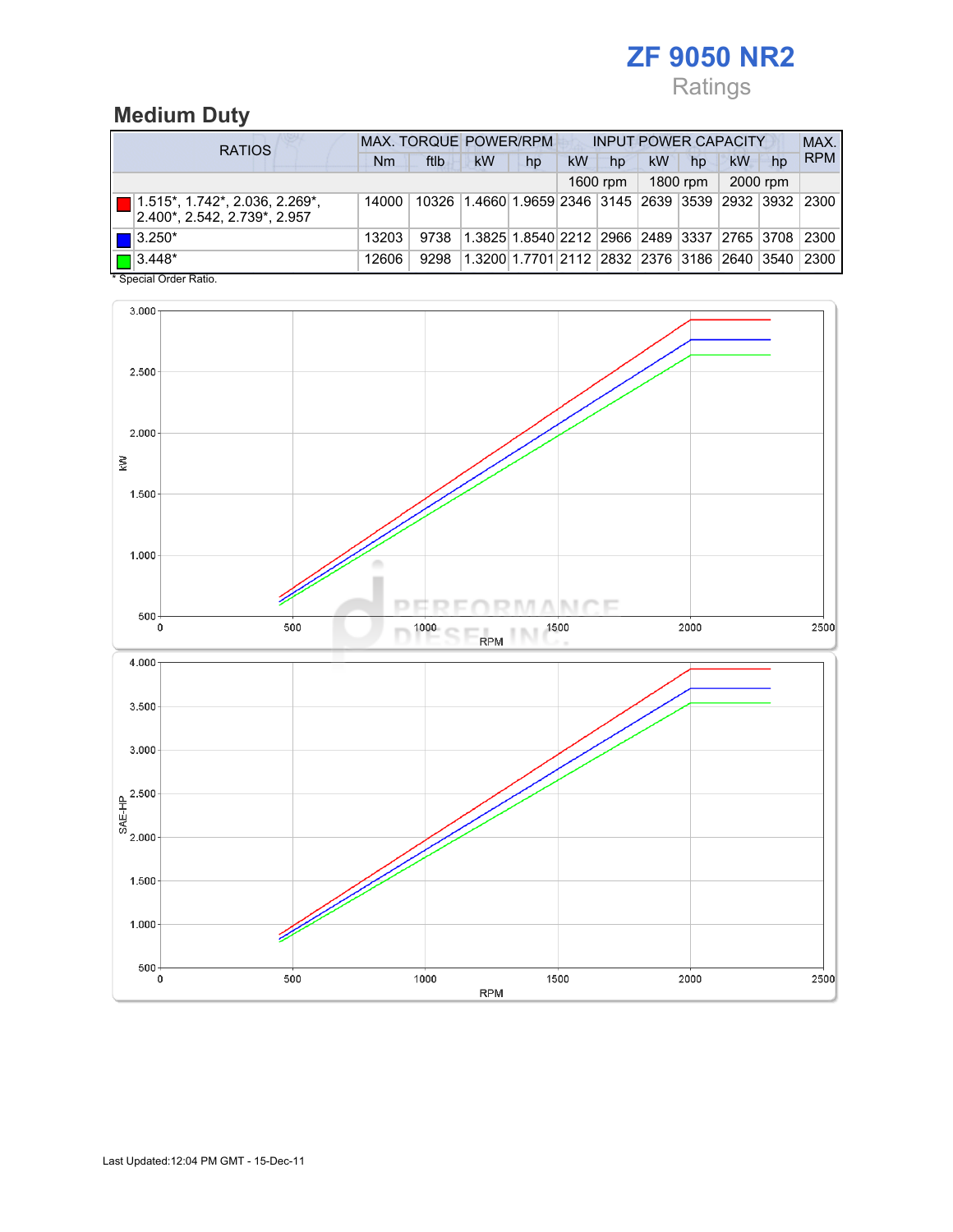# ZF 9050 NR2 Ratings

## Continuous Duty

| <b>RATIOS</b>                                                              | MAX.<br>POWER/RPM<br><b>INPUT POWER CAPACITY</b><br><b>TORQUE</b> |      |                                                  |    |    |                |    |                    |    |                |            |
|----------------------------------------------------------------------------|-------------------------------------------------------------------|------|--------------------------------------------------|----|----|----------------|----|--------------------|----|----------------|------------|
|                                                                            | Nm                                                                | ftlb | kW                                               | hp | kW | hp             | kW | hp                 | kW | hp             | <b>RPM</b> |
|                                                                            |                                                                   |      |                                                  |    |    | $1200$ rpm     |    | 1600 rpm           |    | 1800 rpm       |            |
| $\boxed{ }$ 1.515*, 1.742*, 2.036, 2.269*,<br>2.400*. 2.542. 2.739*. 2.957 | 12709                                                             |      | 9374 1.3308 1.7846 1597 2142 2129 2855 2395 3212 |    |    |                |    |                    |    |                | 1800       |
| $\blacksquare$ 3.250*                                                      | 11991                                                             | 8844 | 1.2556 1.6838 1507                               |    |    | $ 2021\rangle$ |    | 2009   2694   2260 |    | $ 3031\rangle$ | 1800       |
| $\boxed{\Box}$ 3.448*                                                      | 11460                                                             | 8452 | 1.2000 1.6092 1440                               |    |    | 1931           |    | 1920   2575   2160 |    | 2897           | 1800       |

\* Special Order Ratio.

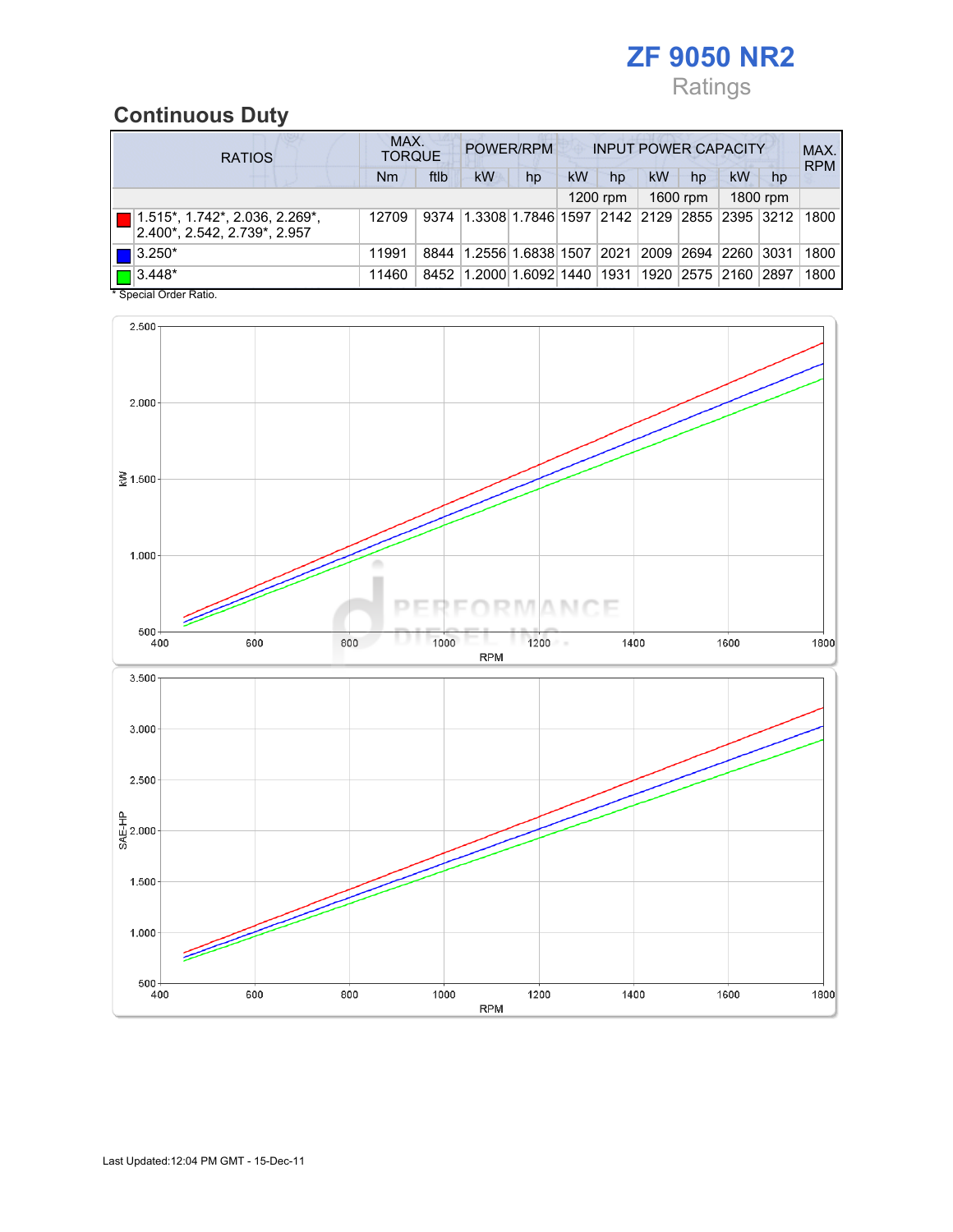

Ò



|            | mm (inches) |                |                |                |            |                            |                |  |  |  |
|------------|-------------|----------------|----------------|----------------|------------|----------------------------|----------------|--|--|--|
| A          | B1          | B <sub>2</sub> | H <sub>1</sub> | H <sub>2</sub> |            |                            | L <sub>2</sub> |  |  |  |
| 390 (15.4) | 390 (15.4)  | 390 (15.4)     | 445 (17.5)     | 893 (35.2)     | 851 (33.5) | 640 (25.2)                 | 164 (6.46)     |  |  |  |
|            |             | Weight kg (lb) |                |                |            | Oil Capacity Litre (US qt) |                |  |  |  |
|            |             | 1,020 (2,244)  |                |                |            | 55.0 (58.3)                |                |  |  |  |

#### Output Coupling Dimensions N.

|       |  |  |                |  |  |     | <b>Bolt Holes</b>                               |              |  |
|-------|--|--|----------------|--|--|-----|-------------------------------------------------|--------------|--|
|       |  |  |                |  |  | No. |                                                 | Diameter (E) |  |
| mm in |  |  | mm in mm in mm |  |  |     | mm                                              |              |  |
|       |  |  |                |  |  |     | $ 350 13.8 310 12.2 220 8.66 35.0 1.38 18 24.2$ | 0.95         |  |



Е